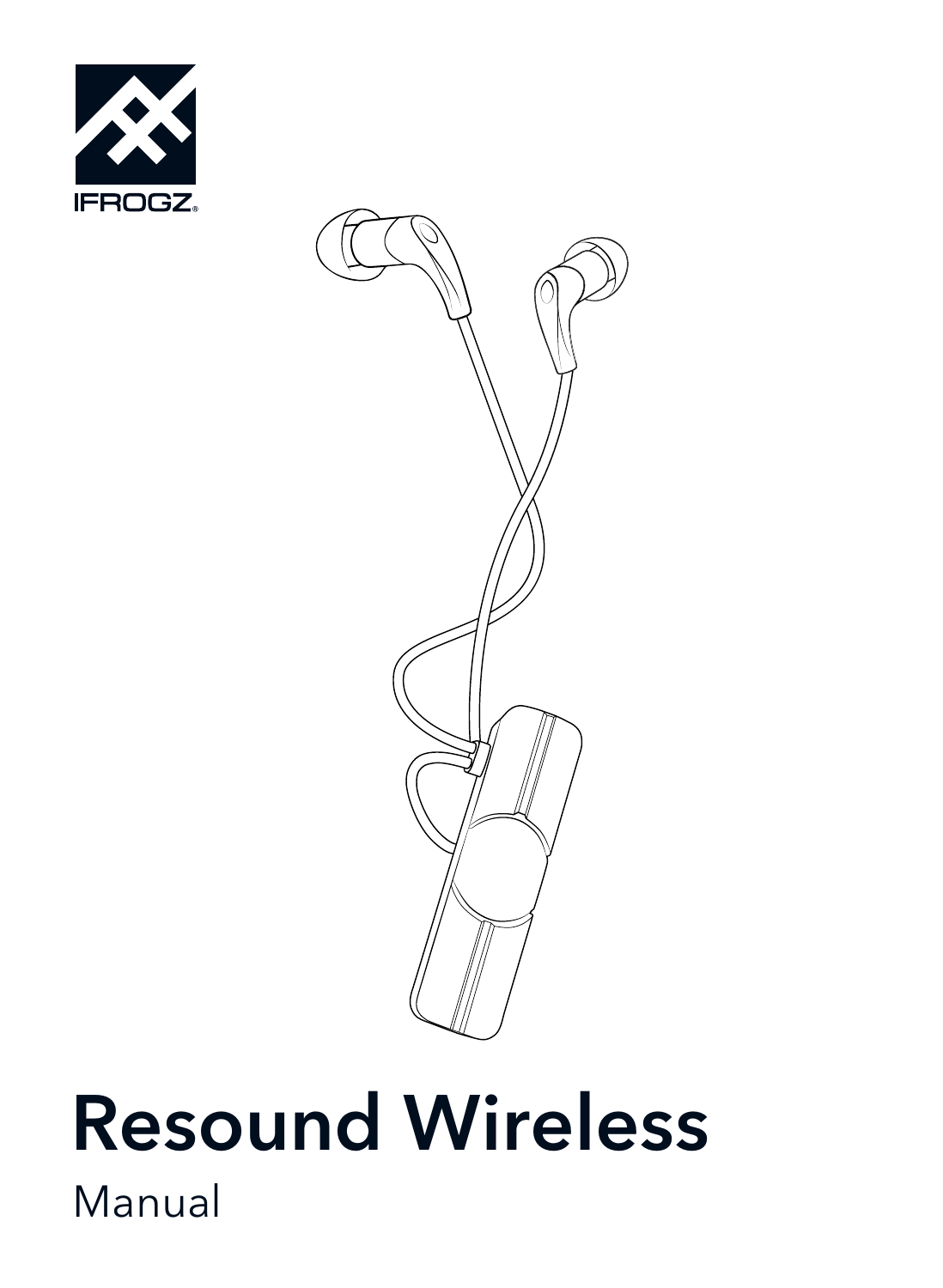## Introduction 1

Lightweight and stylish, the Resound Wireless earbuds keep your music and calls easily within reach. Here's how to get the most out of them.

2

#### Wireless Control

Your Resound Wireless earbuds feature a wireless control that houses all the music and call controls for easy access. When you're not using your earbuds, the magnetic storage clip makes cable management easy; simply wrap the earbud cables around the wireless control and secure them with the storage clip. Whether they're in your ears or in your pocket, the Resound Wireless earbuds are made to move. Below is a quick reference for how to use the wireless control:

#### Button Functions:

Raised bump button (Up button)

- Quick press Volume up
- Long press Track next song

Middle button (Center button)

- Quick press Play/Pause/Answer call/End call
- Medium press Voice control
- Long press Power on/Power off/Deny call

Recessed groove button (Down button)

- Quick press Volume down
- Long press Track previous song



#### Power and Pair

Ensure your device's Bluetooth® connection is on.

1. Press and hold the Power button for five seconds until the light flashes red and blue, indicating pairing mode.

The next time you turn the earbuds on, you only need to press and hold the Power button for three seconds.

- 2. On your device, select "IFROGZ Resound Wireless." Complete any additional pairing steps based on your device. The LED will flash blue every five seconds while your earbuds are on and paired.
- 3. To turn your earbuds off, press and hold the Power button for three seconds. The LED will flash red when they are powered off.



3

#### Charge

To charge your earbuds, connect the micro USB end of the included charging cable to the port at the end of the wireless control and the USB end to your preferred USB outlet. The LED will light red while they are charging and will turn off when they are fully charged.